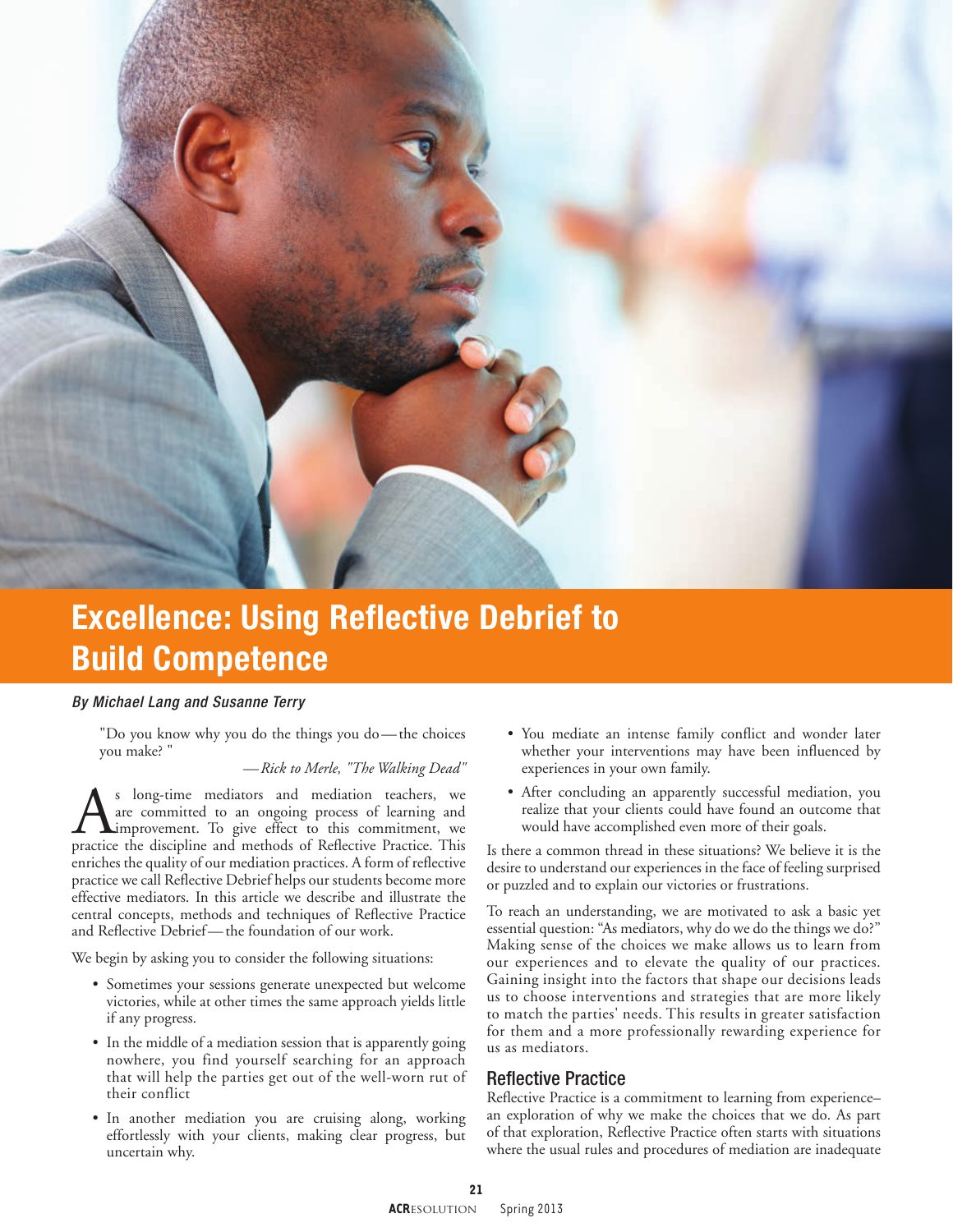to address a surprising and unfamiliar event or experience. We use these unsettling experiences as opportunities to bring together our rule-based knowledge with insight we gain through our practices. This integration yields a new understanding, new responses and new strategies.

Reflective Practice is both discipline and methods. The discipline is the intention to engage in an ongoing learning process by which we, as professionals, think about and attempt to make sense of the experiences, events and situations of practice. (See Lang and Taylor, *The Making of a Mediator: Developing Artistry in Practice*.) The methods include a number of practical steps that help us gain insight into, and improve the quality of, our practice.

The concept of Reflective Practice has deep historical roots with ancient values, practices and benefits.

The elders and prophets of old were revered for their wisdom and counsel. That wisdom was based not only on knowledge but also, more importantly, on the ability to analyze situations, to recognize the nuances of problems, to be able to think divergently. (Houston and Clift, 1990, p. 212)

Donald Schön notes in *The Reflective Practitioner* that "situations of uncertainty, instability, uniqueness, and conflict" are sources of learning. These are unexpected moments, when parties behave in a surprising manner. Perhaps an agreement on cooperative parenting emerges when impasse seemed certain, and you think, "Well, that was remarkably easy." Or, during a discussion of finances, one of the spouses inexplicably says, "I have no idea why we are getting divorced!" and you wonder, "Why did this happen, now or at all?" There may be subtle shifts in attitude or language, or the process may suddenly stop. Situations such as these cause us to look for an explanation. Through Reflective Practice, we can begin to make sense of these experiences—to reach an understanding forged by the integration of "rule-based" knowledge and experiential knowledge— that gives us new insights into mediation practice generally and different ideas about the tools and strategies needed for this type of situation. We learn how to respond with greater agility and confidence.

"The ability to think about what one does and why—assessing past actions, current situations, and intended outcomes— is vital to intelligent practice, practice that is reflective rather than routine." Hilda Borko, et al, 1997

What are the key concepts of Reflective Practice? The founding principle of Reflective Practice is

a determination to learn from experience. Mediators who commit to Reflective Practice are prepared to discard both "rule-based" or self-serving explanations about these surprising and unsettling situations. Instead, they adopt an attitude of curiosity about their own state of "unknowing." They seldom make statements such as "I always have the parties in separate rooms" or "I never use caucuses." Rigid adherence to rules, even self-imposed ones, indicates a lack of fresh thinking about each situation.

A second principle of Reflective Practice is to hold tightly to a mind-set of curiosity. Diagnoses of parties' motivations and emotions do not form part of the practice of curiosity. Rather than a judgment that a parent is trying to control a parenting plan in

parenting experience and what underlies this particular client's needs and concerns. A third principle of Reflective Practice is adherence to the following set of values:

• Self-determination is the essence of mediation. The parties are the experts in their situation and the mediator can only know a fraction of what each of the parties knows and experiences. By adhering to this concept and practice, mediators acknowledge the limitations of their own expertise.

order to reduce the other parent's time, the curious family mediator might ask "What is important to you about being a parent?" This question is designed to explore how that client understands the

- Clients are able to manage and resolve their own disputes, with assistance. As part of this commitment, mediators encourage clients to make use of the mediator's knowledge and experience without substituting it for their own.
- Mediators don't own the problem and it is not their charge to "get" a settlement. The basis of this principle is the notion of mediator humility—acknowledging the mediator's limits and respecting the capacity of the clients.
- As humans, mediators are in a process themselves and are continuously being given an opportunity to examine their own beliefs, thinking and practices. Just as mediators invite clients to explore their biases and blind spots, they do the same. Both have knowledge and expertise. Bringing both sources of knowledge to the task of resolving the conflict produces results that are practical, satisfying and enduring.

With these principles in mind, we turn to the methods—the implementation of Reflective Practice.

## Reflecting on Practice—the Reflective Debrief

If asked, most of us would say we already reflect on our mediator experiences. At times we talk with colleagues about events and

experiences or we engage in quiet contemplation. In these moments, with colleagues or alone, the questions that generally frame our reflection include: "What worked? What didn't help? How might I do it differently?" We celebrate successes and mourn failures. We take note of interventions that seem to have been effective as well as those that were disappointing. Merely thinking about our experiences without an organized process and a

commitment to learning produces simplistic results such as renewing our commitment to use interventions that seemed to have worked and avoiding those that were problematic. This is essentially a trial and error method that has limited value because it relies on a superficial analysis of what occurred. We add more "rules"—what to do and what to steer clear of. This method seldom leads to meaningful insights that improve mediator agility and quality practice.

Reflective Practice, however, turns observations into insights and insights into learning. It is a focused and more rigorous approach that calls on us to:

*Making sense of the choices we make allows us to learn from our experiences and to elevate the quality of our practices. Gaining insight into the factors that shape our decisions leads us to choose interventions and strategies that are more likely to match the parties' needs.*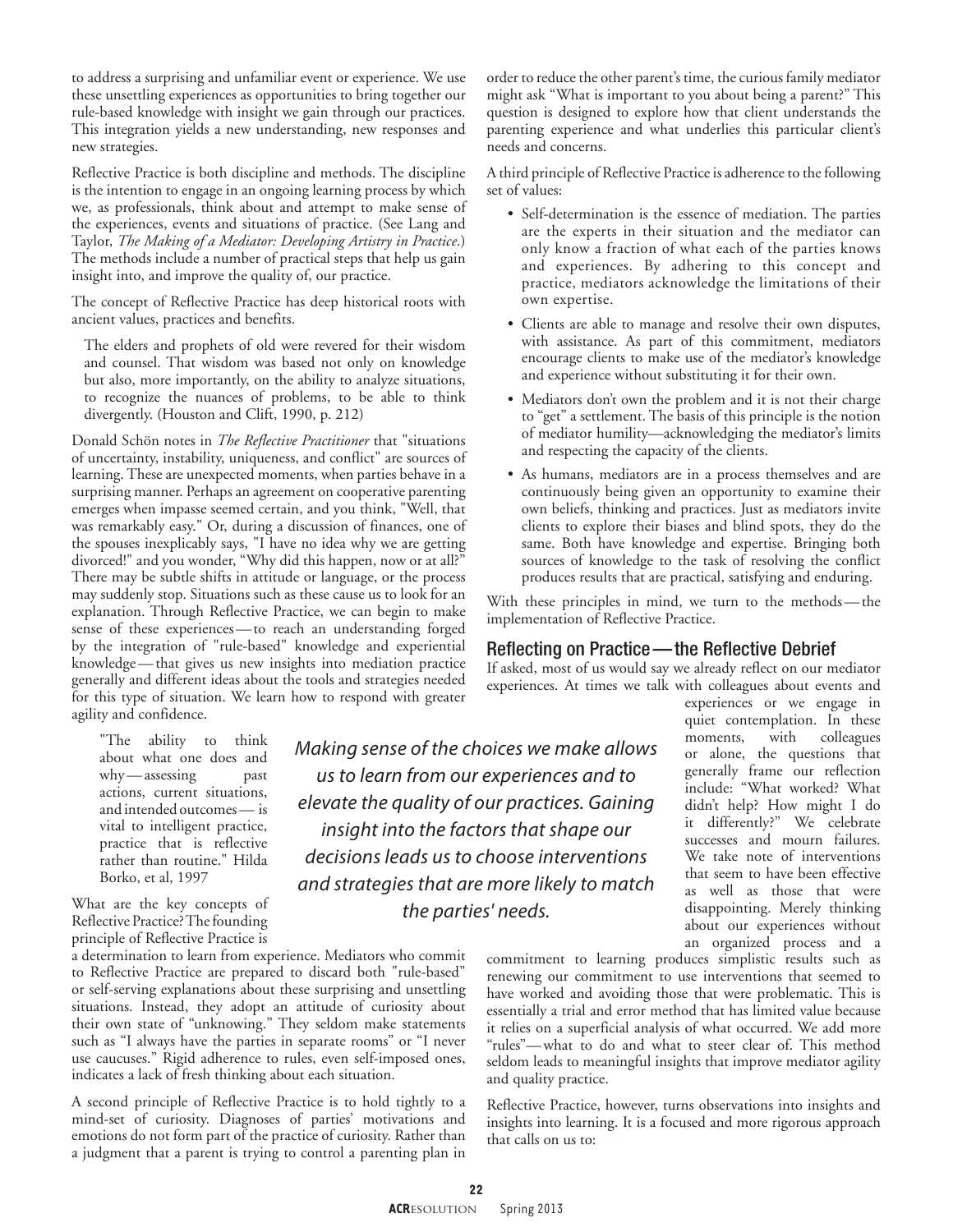- a. Identify our assumptions and how they shape our view of mediation, the parties and their conflict;
- b. Become aware of the link between our assumptions and our actions;
- c. Understand how our assumptions narrow our perspective and limit our responses; and
- d. Learn to integrate our theoretical and experiential knowledge.

The self-assessment we refer to as Reflective Debrief is the discipline of examining our personal and professional experiences in order to use those situations to become more resourceful and effective mediators. As we noted above, merely berating ourselves for choices we should or could have made, or celebrating choices that "got results," is not helpful if we don't understand the assumptions that led to our view of the situation and caused us to act in a particular way.

# How Reflective Debrief works

The Reflective Debrief explores a key moment or choice point in a mediation when the mediator had an opportunity to act in response to the parties' behavior or comments. During the Reflective Debrief, the debriefer (a colleague or peer group) assists the mediator to consider how the mediator's understanding of the parties and the conflict influenced his decisions. (This role is sometimes called a coach. We have deliberately avoided using this term because coaching is often seen as telling the mediator what he should or should not do. We use a single gender simply for ease of writing and reading.)

The Reflective Debrief begins with the mediator identifying one or more moments during a mediation session that left him unsettled or surprised. Essential to the success of the Reflective Debrief is that it is the mediator, not the debriefer, who defines the focus. The mediator examines a moment that has left him confused, taken aback or even pleased. The role of the debriefer is to ask questions and make observations that encourage the mediator to consider a variety of possible explanations for or interpretations of that moment. Such questions do not challenge, make judgments or offer solutions. Instead, the mediator is encouraged to identify the link between the mediator's understanding of the parties and their conflict, on one hand, and the technique or strategy used on the other.

The debriefer's questions develop the mediator's facility for selfdiscovery and continued learning from experience. The debriefer serves the mediator in much the same way as the mediator assists parties. The debriefer may be an experienced and resourceful mediator and teacher and may have ideas about how to resolve the mediator's dilemma, but the debriefer relies instead on questions that help the mediator uncover the answers for himself. As a result, the lessons are firmly anchored in the mediator's experience and are not merely some tips, tools or additional rules of mediation practice to be remembered.

The work of the debriefer is to listen, through the often scrambled reflections of the mediator, for the key questions or concerns of the mediator, and reflect them back so the mediator can identify what he was thinking and how he chose to act. Just as we hold the belief that parties in mediation are capable of making the best choices they can (self-determination), so the success of the Reflective Debrief relies on the belief in the mediator's own ability to make sense of and learn from the unsettling situation in the mediation.

Fundamental to the role of debriefer in the Reflective Debrief is a commitment to withhold judgment, direction and advice, allowing the mediator to search for solutions to the dilemmas encountered in practice.

# Guidelines for Reflective Debrief

In the true spirit of Reflective Debrief, the debriefer's questions emerge out of genuine curiosity and pleasure at giving the mediator the opportunity to think something through. How do mediators begin using this process with one another to elevate practice to a more elegant level? Let's explore some of the guidelines for a reflective session.

## In the Reflective Debrief:

- The mediator commits to exploring how his thinking affects his choices. The debriefer is responsible for keeping the focus on the mediator's thinking and the richness of the insights that will emerge from this thinking.
- The debriefer refrains from offering suggestions like: "here's what I've done in a similar circumstance". While well intentioned, this is often timed poorly and limits the mediator's ability to explore his experience of the mediation. The companion phrase, "did you consider…?" is simply another way of introducing an opinion about what could, or should, have been done.
- No judgments are made about the mediator's choices during the mediation. Any opinion about the mediator's choices, good or bad, is unhelpful because it blocks the mediator's investigation of the experience. Similarly, there is no judgment on how the mediator chooses to use his debrief time. The mediator is doing what he is able to do for now and it is not the job of the debriefer to "get" the mediator to see or understand something.
- The debriefer does not reassure the mediator about his choices or attempt to protect the mediator's ego. Reassurance without reflection doesn't help the learning. It usually leaves a mediator with the feeling that whatever went wrong last time might happen again. The purpose of the Reflective Debrief is to learn from our experiences and expand our thinking. Trying to make the mediator feel better shortcuts that process.
- The debriefer never asks, "why did you decide to do...?", as that type of question invites an explanation or defense of the mediator's behavior.
- The debriefer sheds any responsibility to get the mediator to do or understand anything. In the same way that Reflective Practice is not about achieving some pre-identified result or even "getting it right", so too is there no sure right in the Reflective Debrief. The goal of the Reflective Debrief is to help the mediator gain insight into the actions and decisions that were puzzling or frustrating and then learn new ways of responding to similar situations.

# What Difference the Reflective Debrief Can Make in Our Practice

It is not unusual for us as mediators to be stumped by the same challenges over and over again. When Anne, a family mediator, met with a group of skilled debriefing colleagues, she chose to focus on her recurring frustration in divorce mediation sessions when the wife would react emotionally, explaining how hard she had tried to please her husband and do what he requested, only to be met with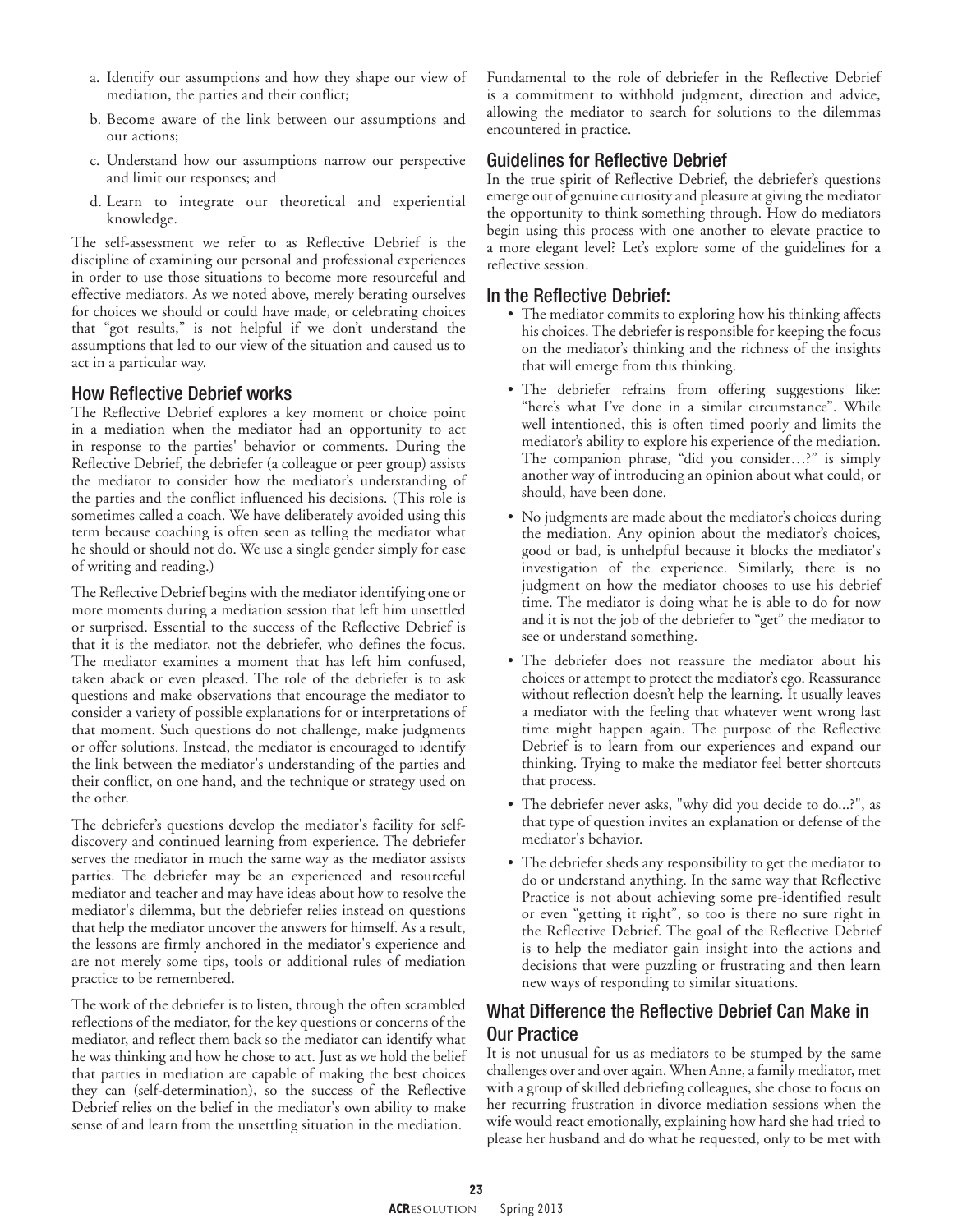a request for divorce. In the debrief Anne initially stated that she is always attentive to the possibility that such comments may suggest power issues or domestic violence. She wondered aloud whether these concerns might be the source of her internal agitation. In response to the question, "When you have these reactions are you thinking about possible danger to any of these women?' Anne said that when the parties' behavior raises questions about safety, she speaks with them separately in order to assess the possibility of abusive behavior. "In this instance," Anne reported, "I met with them separately and it appeared they were a normal couple, mostly getting along, when suddenly the husband wanted a divorce." When one of the debriefers asked: "Can you remember a moment

in this particular mediation session when you began to have the reaction you've described?" Anne thought for a bit and a light bulb went on. She burst out, "It was the sound of the woman's voice as she spoke about how hard she had tried in the marriage. I hate whining!" After a few moments of laughter, Anne settled into an exploration of her reaction.

As the debrief continued, Anne revealed that she had a fear of being a "whiner" in her own life in part, because she had strong reactions to members of her family who saw themselves as victims. She also dreaded the thought of being responsible for someone who thought of herself as a victim. Her father and mother divorced when

Anne was seven. From then on, she felt that she was expected to "make it better" for her mother who spoke frequently about how hard her life was and how difficult it was to be a single mother. Now Anne interprets her clients' whining as an expectation that she do something about their situation. "I understand my role as a mediator, to help them sort out and resolve their own issues, but when I hear whining I just want them to get away from me!" This realization allowed Anne to realign her thinking about her clients and her own role. As the debrief continued, she was also able to find some helpful techniques for identifying when her reactions to clients were based on her own experiences, as well as strategies for responding constructively with "whiney" clients.

In our experience, it would not have been helpful for the debriefer to remind Anne that she needed to find ways to work with all types of clients, or to provide her with a set of tools for responding to clients who may appear to have been victimized, or to have commiserated with her. Anne's problem wasn't a failure of technique, nor a difficulty distinguishing an abused spouse from one who is emotionally distraught and it wasn't a misunderstanding of the role and responsibility of a mediator. The problem, as she discovered for herself, was the meaning she gave to a client's "whining"— a meaning that caused her to recoil from this behavior and thus limit her ability to work effectively with the clients. Realizing that her interpretation of the behavior was the source of her discomfort, Anne was able to identify ways to engage and successfully work with the "whiney" client. In this example, the Reflective Debrief helped Anne identify areas of her own thinking and acting that required attention and adjustment.

Dale's story is another example of insight gained through Reflective Debrief. Dale is an experienced family mediator who works with

*Dale realized that he became confused and stymied in the mediation when the solution he envisioned didn't materialize, but he didn't need to be told what he should have done or what options he could have considered. He needed, and clearly benefited from, the opportunity through the Reflective Debrief, to think for himself and realize he had the answers that eluded him during the mediation.*

many family businesses. In a case review with colleagues, he asked for help identifying other strategies he might have used in a family business mediation he felt he handled inelegantly. The situation involved the complicated restructuring of a family business partnership in order to buy out the interest of a partner who wanted to withdraw. A carefully drafted partnership agreement set out the precise terms and conditions for restructuring the partnership. Despite the unambiguous language in the agreement, the withdrawing partner was demanding more than the others believed she should receive. Dale was surprised there was any disagreement. The other partners, along with Dale, were confused by the rationale offered in support of the larger payment.

> In the debrief, Dale told his colleagues that he didn't really understand how the leaving partner had arrived at her position. When he was asked, "How did you handle that?" Dale replied that he had encouraged the client to describe her thinking and had tried, numerous times, to help her clarify her position. Despite these efforts, her explanations were confusing and unresponsive given the explicit terms of the partnership agreement. "As you listened to the client, what were you thinking?" a colleague asked. "Frankly, I was in a dilemma; torn between two conflicting options. Out of frustration, I considered meeting privately with the withdrawing partner and ask her why the language of the partnership

shouldn't determine the outcome. I rejected that as being directive and inconsistent with my beliefs about my role. The other option, the one I chose, was suggesting it would be helpful to step back, rethink the options and reconvene the following week." A colleague asked, "As you considered the options and made your decision, what were you thinking?" Dale replied, "I was just stuck. This should have been so simple because the partnership agreement clearly defined the terms of a buy-out. I asked all the partners whether they understood the language of the agreement. They all said they did and then there was silence. Given the one partner's demands that were clearly inconsistent with the terms of the agreement, I didn't know what else to do. That partnership agreement is clear and binding on the parties."

A colleague then asked, "Thinking back, were there other options for you; ones that in your words would have been more elegant?" Dale looked startled, then confused and laughed. "Well, now that I'm not in the confusion of the moment, I can see several options, including a private session with the withdrawing partner to ask her to talk further about her interests and needs. When in doubt, you can always ask." Dale realized that he became confused and stymied in the mediation when the solution he envisioned didn't materialize. In the session, he couldn't decide how to pose the question without creating defensiveness on the part of the withdrawing partner. Dale didn't need to be told what he should have done or what options he could have considered. He needed, and clearly benefited from, the opportunity through the Reflective Debrief, to think for himself and realize he had the answers that eluded him during the mediation.

As with Anne and Dale, the reflective process can generate startling and puzzling reactions. When the debriefer's commitment to the